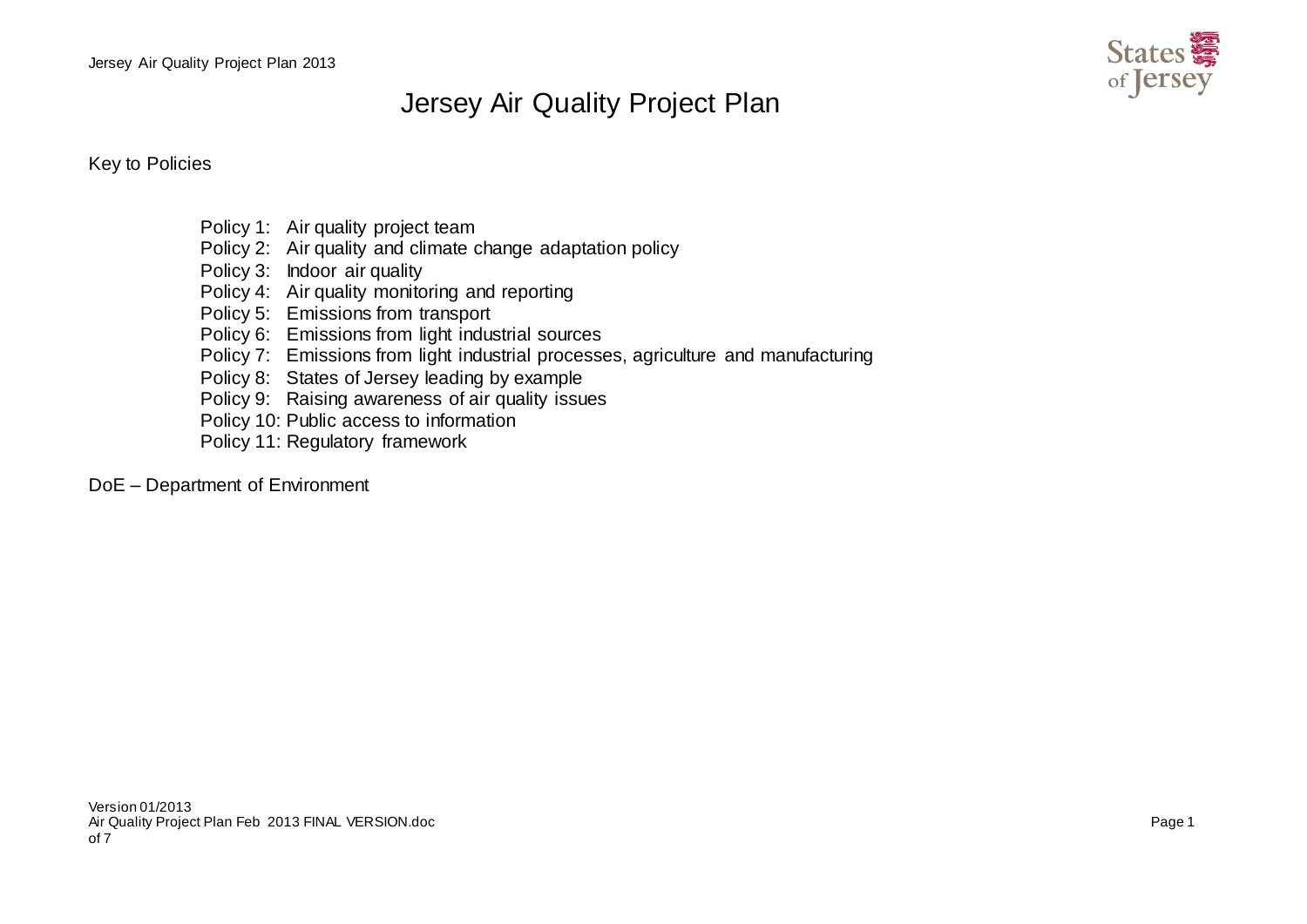

| <b>Ref</b>     | <b>Policy</b><br>No. | <b>Action</b>                                                                                                                                                                                                                                                                                                                                                                                                                                                                                                                                                                    | <b>Lead</b><br><b>Dept</b> | <b>Target</b><br><b>Date</b> | <b>Comments</b>                                                                                                                                                                                                                                                                                                                                                                                                                                                                                                                                                                                                                                                                                                                                                                                                                                                                                   | <b>Status</b> |
|----------------|----------------------|----------------------------------------------------------------------------------------------------------------------------------------------------------------------------------------------------------------------------------------------------------------------------------------------------------------------------------------------------------------------------------------------------------------------------------------------------------------------------------------------------------------------------------------------------------------------------------|----------------------------|------------------------------|---------------------------------------------------------------------------------------------------------------------------------------------------------------------------------------------------------------------------------------------------------------------------------------------------------------------------------------------------------------------------------------------------------------------------------------------------------------------------------------------------------------------------------------------------------------------------------------------------------------------------------------------------------------------------------------------------------------------------------------------------------------------------------------------------------------------------------------------------------------------------------------------------|---------------|
|                | 1                    | Ensure that the Jersey Climate Change Adaptation<br>Strategy addresses air quality issues                                                                                                                                                                                                                                                                                                                                                                                                                                                                                        | <b>DoE</b>                 | Q2 2013                      | Air quality and climate change adaptation actions will<br>build on the existing policy framework of<br>improved air quality; reduced CO2; compliance with<br>Multilateral Environment Agreements (MEA's)<br>Development of climate change adaptation strategy is<br>in 2013/14 DoE business plan. Staff resources<br>allocated.                                                                                                                                                                                                                                                                                                                                                                                                                                                                                                                                                                   |               |
| $\overline{2}$ | $\overline{2}$       | ECO-ACTIVE will continue to work with the Health<br>Promotion Unit and other key departments, including<br>Housing and Building control on indoor air quality<br>campaigns.                                                                                                                                                                                                                                                                                                                                                                                                      | <b>DoE</b>                 | Ongoing                      | Eco-Active programme for 2013 developed. Not<br>currently a priority, but if the other air quality actions<br>are implemented then the Eco-Active programme will<br>support through information and awareness activities.                                                                                                                                                                                                                                                                                                                                                                                                                                                                                                                                                                                                                                                                         |               |
| 3              | 2, 8                 | Introduce additional bye laws as proposed in the Island<br>Plan and the Energy Plan Draft White Paper, to be<br>introduced in 2014 and 2016 for both domestic and<br>commercial developments.<br>The new bye-laws will set requirements for zero carbon<br>emissions for space heating in homes and commercial<br>developments. Any revised building bye laws will consider<br>relevant air quality directives and guidance.<br>The effectiveness of the existing bye laws will need to be<br>kept under review in relation to controlling emissions from<br>biomass combustion. | <b>DoE</b>                 | Q2 2013                      | The purpose of the building bye-laws is primarily to do<br>the health and safety of people in and about buildings.<br>Controlling emissions from heating appliances falls<br>outside of the scope of the bye-laws. New standards<br>were introduced in 2011 to improve the energy<br>performance of buildings, which included<br>requirements to improve air tightness. In order to<br>ensure adequate ventilation for people in buildings the<br>technical guidance published in support of the<br>requirements relating to ventilation in buildings was<br>also updated in 2011. That guidance is based on<br>current British and European standards for the<br>ventilation of buildings.<br>Energy Plan to be adopted in 2013.<br>Building bye laws are already in place to manage the<br>installation of solid fuel heating and cookers, but these<br>have been designed to control nuisance. |               |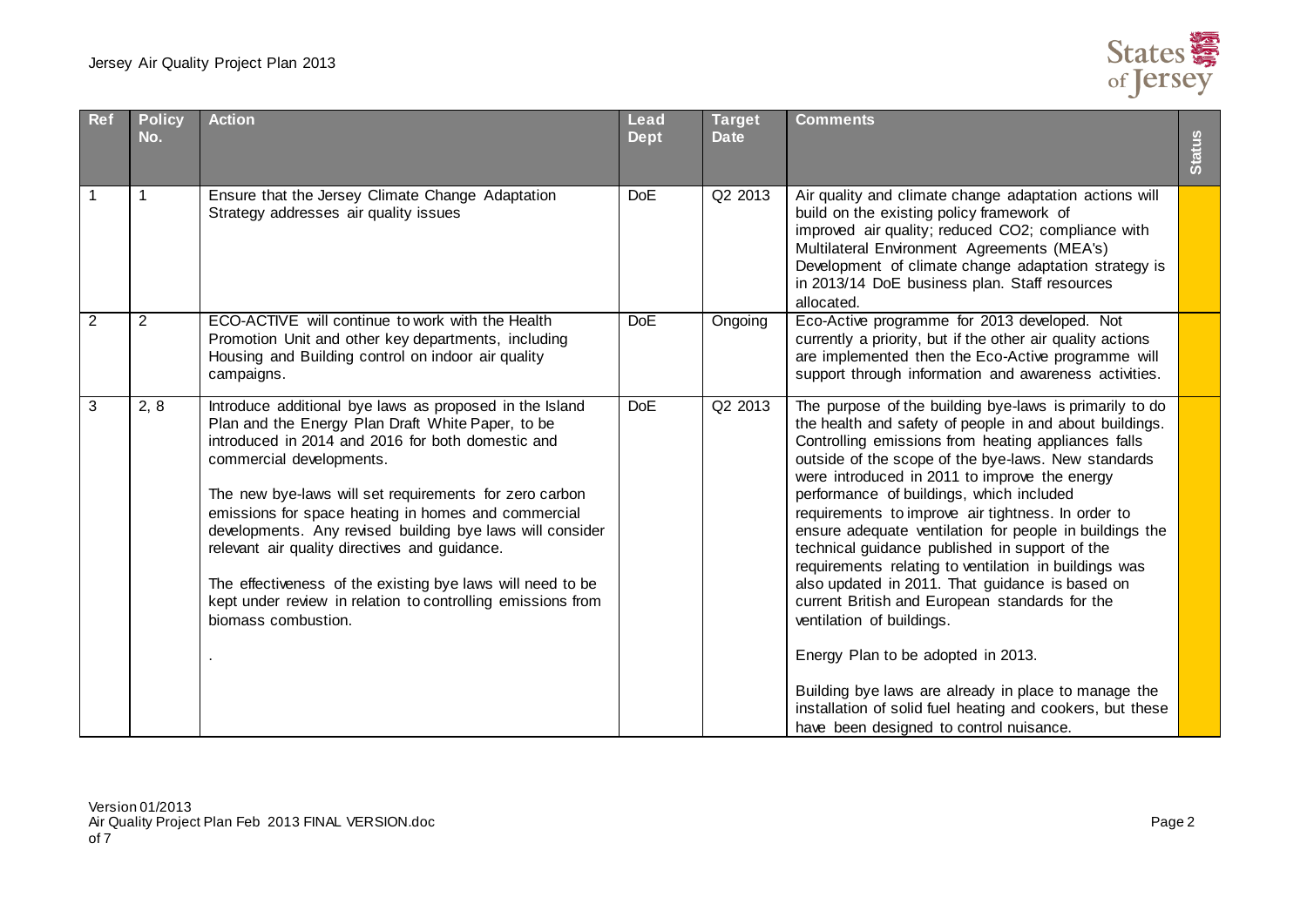

| 4              | $\overline{2}$ | Enactment of the draft Public Health Dwelling Law which<br>will bring considerable benefit in terms of health related air<br>quality issues.                                                                                                                                                                                                                                                                                                                                                                                                                                                                                                                                             | Health<br>Protectio<br>n Service | Q3 2013 | With Law officers for final drafting.                                                                                                                                                                                                                                                                                             |  |
|----------------|----------------|------------------------------------------------------------------------------------------------------------------------------------------------------------------------------------------------------------------------------------------------------------------------------------------------------------------------------------------------------------------------------------------------------------------------------------------------------------------------------------------------------------------------------------------------------------------------------------------------------------------------------------------------------------------------------------------|----------------------------------|---------|-----------------------------------------------------------------------------------------------------------------------------------------------------------------------------------------------------------------------------------------------------------------------------------------------------------------------------------|--|
| 5              | 2, 6, 7, 8     | Air quality issues for new developments will be considered<br>through the Planning process and the development of the<br>Jersey Design for Homes and Sustainability Statements.<br>These will set out development thresholds for<br>consideration of air quality in smaller scale planned<br>development.<br>The cumulative impact of many smaller scale<br>developments may be significant to air quality. Cumulative<br>impacts are often linked to transport issues. The<br>Statements will include mitigation measures which relate<br>cumulative impact eg limited car parking spaces,<br>improvements to bus services, cycle lanes etc. These<br>can be included in Village Plans. | <b>DoE</b>                       | Q2 2013 | Supplementary Planning guidance for new homes<br>introduced<br>Air quality assessments to be part of the SPG for<br>village plans                                                                                                                                                                                                 |  |
| 6              | 2,8            | Update the Construction Dust Good Practice Guide and<br>distribute it to construction companies in Jersey through<br>the ECO-ACTIVE business scheme and other business<br>networks. Guide to be produced by Public Health                                                                                                                                                                                                                                                                                                                                                                                                                                                                | Public<br>Health &<br>DoE        | Q3 2013 | Draft revision completed.<br>ECO-ACTIVE coordination of campaigns; materials                                                                                                                                                                                                                                                      |  |
| $\overline{7}$ | 3              | Continue with the current air quality monitoring<br>programme.                                                                                                                                                                                                                                                                                                                                                                                                                                                                                                                                                                                                                           | Health<br>Protectio<br>n Service | Ongoing | The 2011 programme report has been issued and<br>emissions remain below action thresholds.<br>Monitoring is to the to the EC Directive screening<br>assessments requirements. These data are<br>sufficiently robust to be used, given the low<br>concentrations measured on the island.<br>The programme requires a 3 year review |  |
| 8              | 3,6            | Consider the implications of requiring the installation of<br>retrofit vapour recovery devices at filling station forecourts.<br>If appropriate draw up a scheme for implementing vapour<br>recovery.                                                                                                                                                                                                                                                                                                                                                                                                                                                                                    | Health<br>Protectio<br>n Service | Q4 2013 | Sampling reports considered and advice received<br>from AEA that there are no elevated levels at the<br>monitoring sites.<br>Requires consultation with the relevant stakeholders.<br>Meetings and discussions are in progress with the fuel<br>companies and the Airport and Harbours Department.                                |  |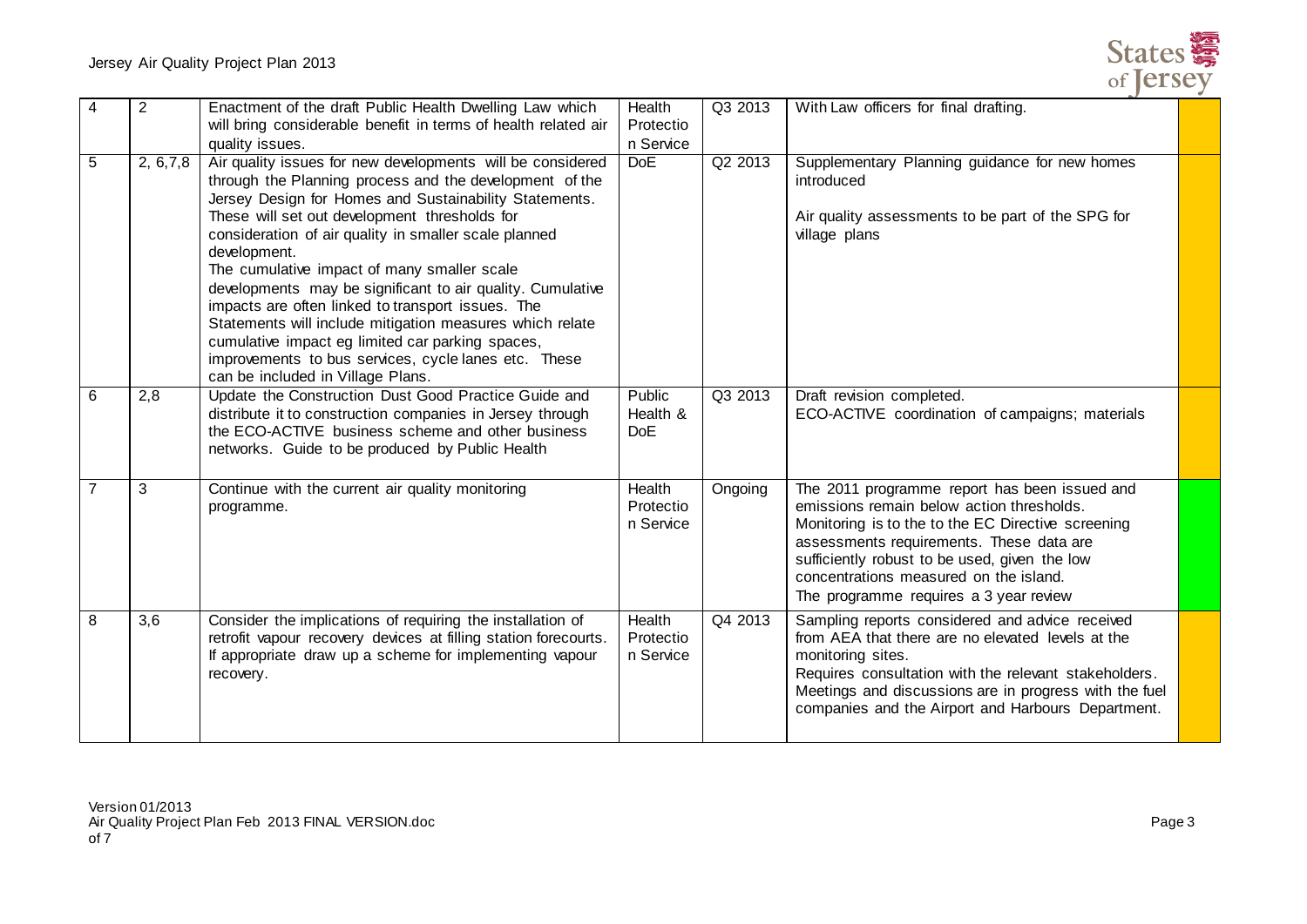

| 9  | 3, 6, 7  | If processes producing carbon monoxide, sulphur dioxide,<br>lead or ozone are introduced or identified evaluate the<br>need for monitoring levels.                                                                                                                                                        | Health<br>Protectio<br>n Service                       | Ongoing                    |                                                                                                                                                                                                                                                                                                                                                                                            |  |
|----|----------|-----------------------------------------------------------------------------------------------------------------------------------------------------------------------------------------------------------------------------------------------------------------------------------------------------------|--------------------------------------------------------|----------------------------|--------------------------------------------------------------------------------------------------------------------------------------------------------------------------------------------------------------------------------------------------------------------------------------------------------------------------------------------------------------------------------------------|--|
| 10 | 3, 9, 10 | Make monitoring data available through an online<br>resource.                                                                                                                                                                                                                                             | Health<br>Protectio<br>n Service                       | Ongoing                    | Online data is on the Meteorological Dept web site.<br>To be updated. Work is in progress to ensure daily air<br>quality data is sent to the new Jersey Meteorological<br>website which will be part of www.gov.je                                                                                                                                                                         |  |
| 11 | 5, 8.    | Revise contract specifications to ensure that<br>environmental considerations are embedded in the<br>procurement of goods and services especially of<br>commercial vehicles.<br>Work with suppliers of goods and services to raise<br>awareness of the ECO-ACTIVE States action plan and<br>requirements. | T&TS<br>Corporat<br>e<br>Procure<br>ment<br><b>DoE</b> | All<br>contract<br>reviews | States operated vehicles are being procured to<br>current European emission standards.<br>10 Electric vehicles are on trial within States<br>Departments from early 2013.                                                                                                                                                                                                                  |  |
| 12 | 5, 8     | Revise the specification for contractor's vehicles being<br>used on States contracts to include the same<br>environmental considerations as for States vehicles.                                                                                                                                          | Corporat<br>e<br>Procure<br>ment                       |                            | Current specs are only for T&TS contracts. Contracts<br>for other departments need to be applied through<br>Procurement<br>Links to 15                                                                                                                                                                                                                                                     |  |
| 13 | 5, 8.    | Provide fuel efficient driving training to relevant States and<br>contractors' staff during 2012 through the ECO-ACTIVE<br>States.                                                                                                                                                                        | <b>DoE</b>                                             | Q4 2013                    | Requires discussion with T&TS/DVS to see whether<br>there is appetite to develop project proposal. ECO-<br>ACTIVE States to pick up in 2013.                                                                                                                                                                                                                                               |  |
| 14 | 5, 8     | All States departments to have developed a workplace<br>travel plan by 2015.                                                                                                                                                                                                                              | T&TS                                                   | Q4 2014                    | T&TS has a travel plan. Travel Plan Officer appointed<br>in 2012, will lead on this in 2013.                                                                                                                                                                                                                                                                                               |  |
| 15 | 5,8      | By 2012 all States commercial vehicles will meet Euro III<br>with an exception for specialist emergency vehicles.                                                                                                                                                                                         | T&TS                                                   | Q1 2013                    | All T&TS operated vehicles will be Euro 3 compliant<br>by Q4 2012 (replacement vehicles are on order).<br>Retrofit solutions to upgrade the Euro level are not<br>possible.<br>Nearly all<br>States commercial vehicles will be at least Euro 3 by<br>Q4 2013.<br>A few specialist emergency vehicle will not meet the<br>specification until replaced at the end of their design<br>life. |  |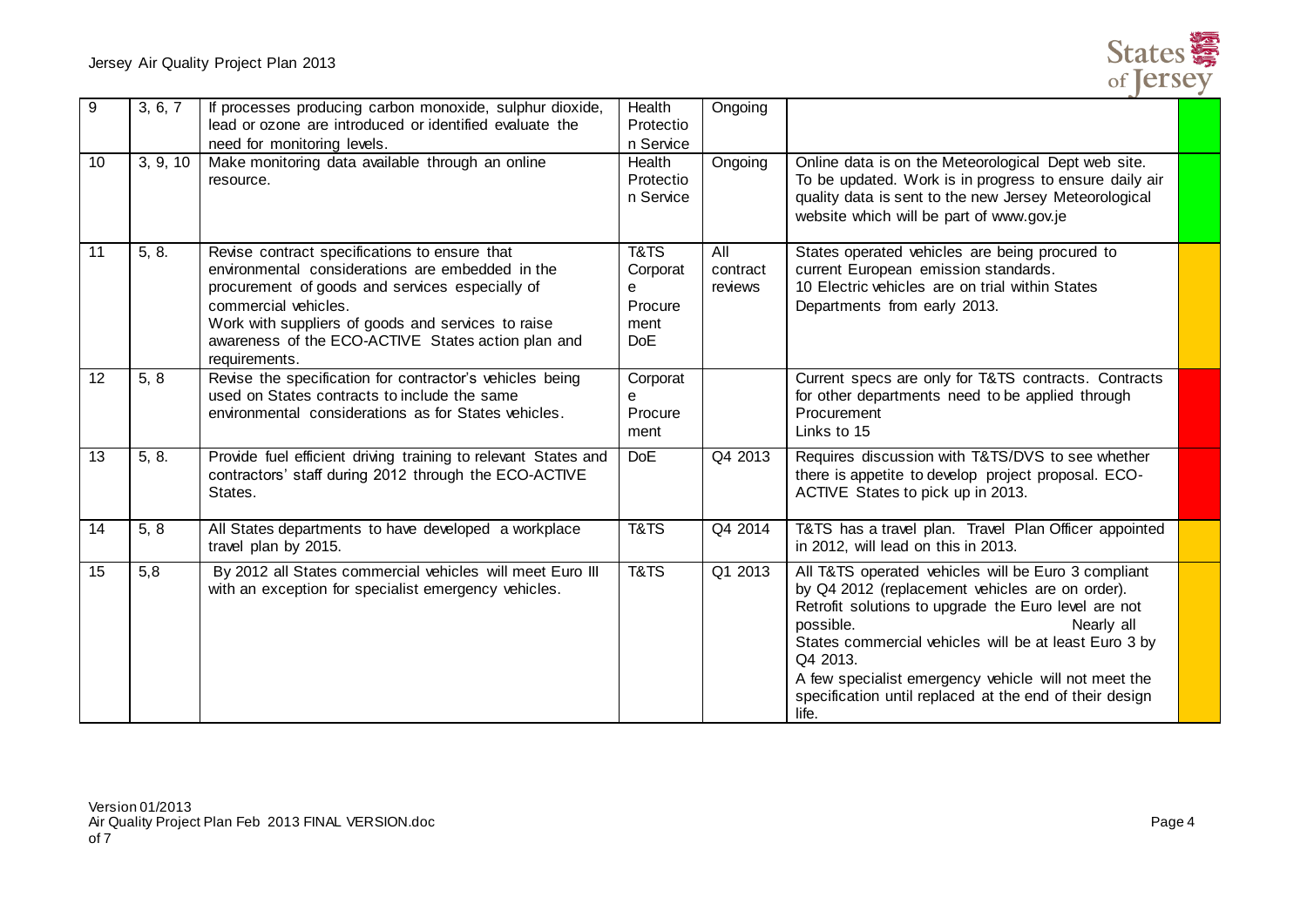

| 16 | 9, 10    | Through the ECO-ACTIVE initiative, continue to raise<br>public awareness of environmental issues, including air<br>quality.                                                                                            | Health<br>Protectio<br>n Service | Ongoing | Links to actions in this action plan - Eco-Active can<br>support the HPS implementation team by promoting<br>air quality issues through gov.je and on intranet.<br>2011air quality report has been published. |  |
|----|----------|------------------------------------------------------------------------------------------------------------------------------------------------------------------------------------------------------------------------|----------------------------------|---------|---------------------------------------------------------------------------------------------------------------------------------------------------------------------------------------------------------------|--|
| 17 | 5, 9, 10 | Work with the Parishes on the introduction of more fuel<br>efficient collection methods for waste and recycling.                                                                                                       | T&TS                             | tba     | Parishes should be able to realise cashable benefits<br>by reducing fuel use in collection.                                                                                                                   |  |
| 18 | 5, 9     | Address the emissions to air from transport in Jersey,<br>through the Sustainable Transport Policy by requiring<br>higher emissions standards for vehicles in Jersey, and<br>implementing behaviour change programmes. | T&TS                             | tba     | This will be monitored through the annual submission<br>of the report on the STP to the Corporate<br>Management Board and Council of Ministers.                                                               |  |
| 19 | 5        | Investigate the feasibility of and need for an assessment<br>of health impacts from air quality on vehicle occupants.                                                                                                  | Health<br>Protectio<br>n Service | Q1 2014 | This needs a literature search but the evidence so far<br>is that the air quality effects on the health of<br>pedestrians is low and vehicle passengers may be at<br>greater risk.                            |  |
| 20 | 1, 5, 11 | Extend the ratification of the air pollution sections of the<br>Marpol convention to Jersey to ensure that emissions from<br>ships using Jersey Harbours are effectively controlled.                                   | <b>EDD</b>                       | Q4 2013 | States approved Shipping (MARPOL) (Jersey)<br>Regulations on 17 January 2012. These allow Island<br>to seek ratification for MARPOL 1 & II. Air Pollution<br>(Annex VI) to follow in due course.              |  |
| 21 | 1, 5     | Ensure local compliance with new international 0.1%<br>sulphur limit for fuel in commercial passenger shipping.                                                                                                        | <b>EDD</b>                       |         | Discussion has taken place with UK and shipping<br>company. Cost to company expected to be significant.<br>Implementation by IMO and EU being monitored.                                                      |  |
| 22 | 5, 8     | Ensure the airport considers ground aviation movements<br>as part of its workplace travel plan.                                                                                                                        | T&TS                             | 2013    | Airport are fully Eco-active accredited and have<br>included transport in their action plan. T&TS travel<br>plan coordinator to pick up when in post.                                                         |  |
| 23 | 5, 8     | Use the Strategic Environmental Assessment (SEA)<br>process to ensure that air quality issues are fully<br>considered in any master plans and plans where there<br>may be a cumulative adverse effect on air quality.  | <b>DoE</b>                       | Ongoing | SEA guidance produced and SEA promoted as best<br>practice, but not mandatory. Consideration to be given<br>to development of secondary legislation to ensure<br>statutory application.                       |  |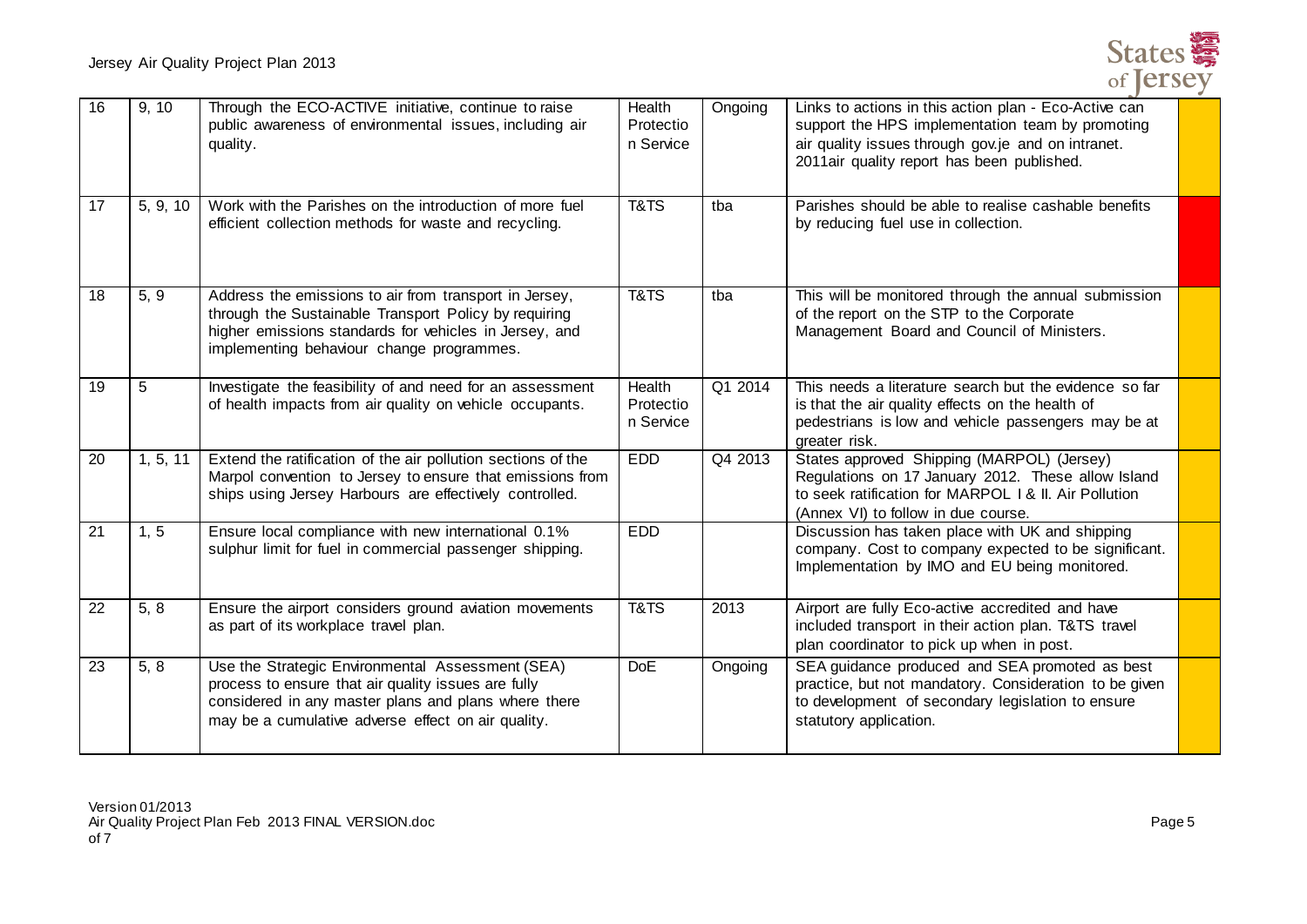

| $\overline{24}$ | 6, 7, 9        | Compile and maintain a register of major industrial<br>premises and identify those that do not meet accepted<br>international standards of air pollution control. Advise<br>businesses on how they can improve their controls.                                                                                                                                                                                                                        | Health<br>Protectio<br>n Service                          | 2015    | If significant effects on air quality can be evidenced<br>from premises not meeting these standards AND they<br>do not respond to advice -consider the introduction of<br>a law to control emissions. A register has been<br>produced and is being populated. |  |
|-----------------|----------------|-------------------------------------------------------------------------------------------------------------------------------------------------------------------------------------------------------------------------------------------------------------------------------------------------------------------------------------------------------------------------------------------------------------------------------------------------------|-----------------------------------------------------------|---------|---------------------------------------------------------------------------------------------------------------------------------------------------------------------------------------------------------------------------------------------------------------|--|
| 25              | $\mathbf 1$    | Keep the European Union (EU) directives for air quality<br>emissions under review.                                                                                                                                                                                                                                                                                                                                                                    | Health<br>Protectio<br>n Service                          | Ongoing | Most relevant to trans boundary air pollution                                                                                                                                                                                                                 |  |
| 26              | 6, 7,<br>911   | Apply to planning decision notices and/or waste license<br>conditions standard conditions for monitoring and<br>reporting of emissions to air for new developments. When<br>an application is for a process to which a UK process<br>guidance note applies, use the guidance as part of the<br>planning conditions.<br>Where appropriate use planning conditions to require air<br>quality monitoring during the construction of new<br>developments. | <b>DoE</b>                                                | Q4 2013 | Additional staffing time                                                                                                                                                                                                                                      |  |
| $\overline{27}$ | 6, 7, 8,<br>11 | Review Environmental Impact Assessment (EIA)<br>submissions for the effects on air quality. Advise on the<br>adequacy of the EIA and of controls that can be<br>introduced in the planning process (link to 23). Ensure the<br>EIA processes identify potential air quality issues and that<br>these are controlled by the planning permit conditions.                                                                                                | <b>Health</b><br>Protectio<br>n<br>Service,<br><b>DoE</b> | Ongoing | Consistent and robust approach applied to relevant<br>policies and strategies. Implementation of SEA will be<br>controlled through development of an SEA order.<br>Requires an assessment protocol                                                            |  |
| 28              | 7, 11          | Revise the standards of the exemptions on mobile<br>crushing operations and waste oil burners within the<br>Waste Management (Jersey) Law 2005                                                                                                                                                                                                                                                                                                        | <b>DoE</b>                                                | tba     | Target time may be defined by Legal officer<br>programme of work. Additional staffing time. Possible<br>consultancy costs                                                                                                                                     |  |
| 29              | 6, 7, 11       | Where there are Statutory Nuisances reported from metal<br>coating processes use the EU Solvents directive as<br>guidance to determine if there is a health risk or nuisance.<br>Linked to ref 24                                                                                                                                                                                                                                                     | <b>Health</b><br>Protectio<br>n Service                   | Ongoing | This may be included in a proportionate legislative<br>update                                                                                                                                                                                                 |  |
| $\overline{30}$ | 7, 9           | Support the development of a Code of Practice on air for<br>the agricultural sector as specified in the Rural Economy<br>Strategy                                                                                                                                                                                                                                                                                                                     | <b>DoE</b>                                                | Q4 2013 | <b>DoE</b> Business Plan                                                                                                                                                                                                                                      |  |